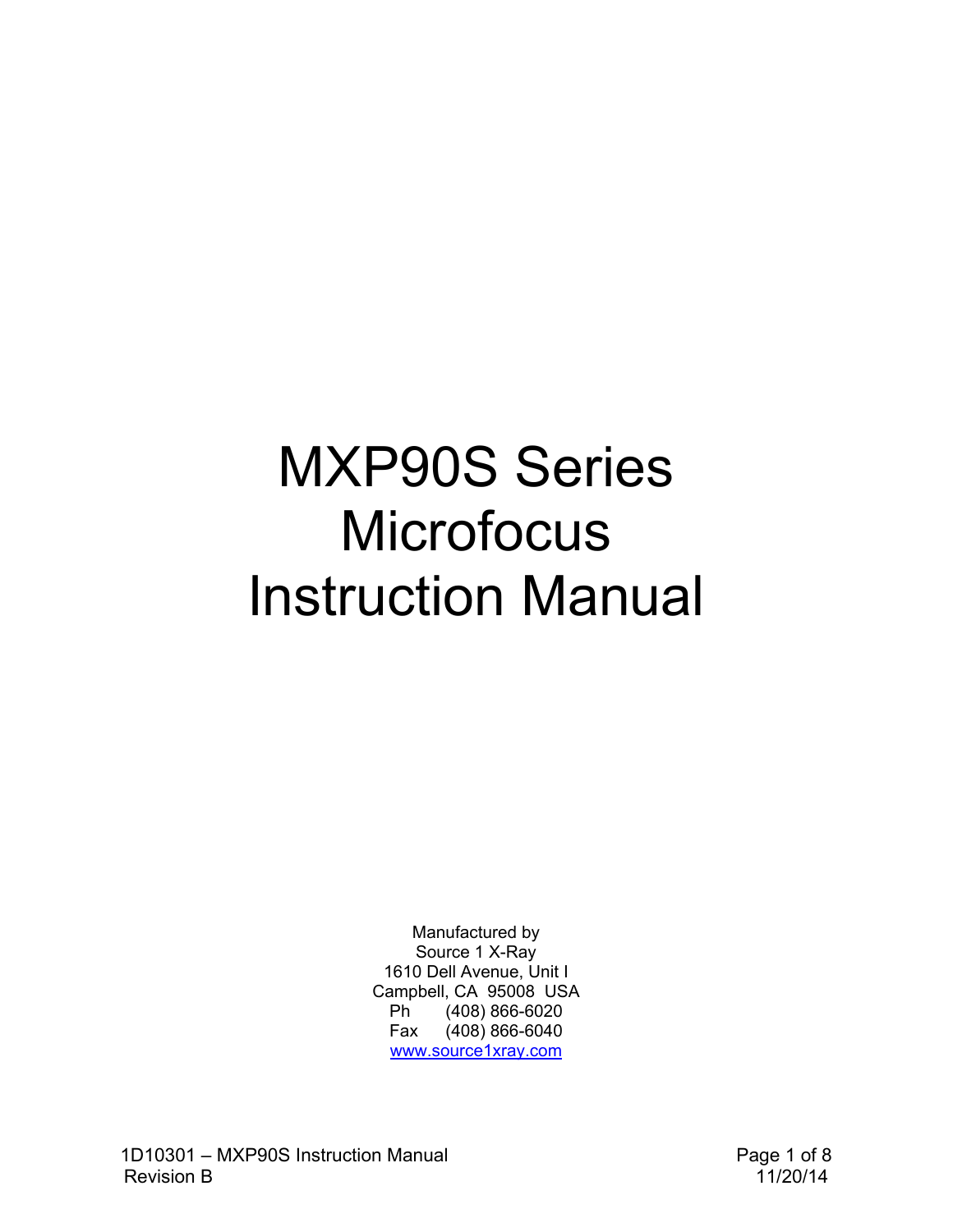Congratulations on the purchase of your MXP90S microfocus x-ray system. Please take the time to read this instruction manual for operation and safety precautions. The MXP90S microfocus is a self-contained x-ray generator, consisting of a custom-built x-ray tube, a high-voltage multiplier and an integrated low-voltage controller. It may be operated from 20 to 90kV at a maximum tube current of 200uA.

**NOTE:** A remote control unit must be constructed by the customer in order for the x-ray system to function completely, see page 5 for schematic diagram and parts list.

Your MXP90S microfocus system consists of the following:

- X-Ray Source
- Interconnect Cable; HD15P conn on one end, flying leads on other. (5 ft long)
- 24VDC Power Cable; 2-pin conn on one end, flying leads on other (5 ft long)



#### **Safety Notifications:**

In order to prevent personal injury and avoid damaging the x-ray source, follow all procedures, cautions and warnings posted on the equipment and in this manual.

- To prevent death from an electrical hazard due to high voltages present in this equipment, use extreme caution when handling or operating this equipment.
- Do not disassemble the x-ray source. Do not move or disconnect the x-ray source while it is operating.
- To prevent an electrical hazard, ensure that all components of the x-ray source are grounded.
- To ensure correct operation, ensure that only trained service personnel repair the x-ray source.
- To prevent exposure to x-ray radiation, do not operate this equipment until it is completely installed in a properly configured environment with safety interlock.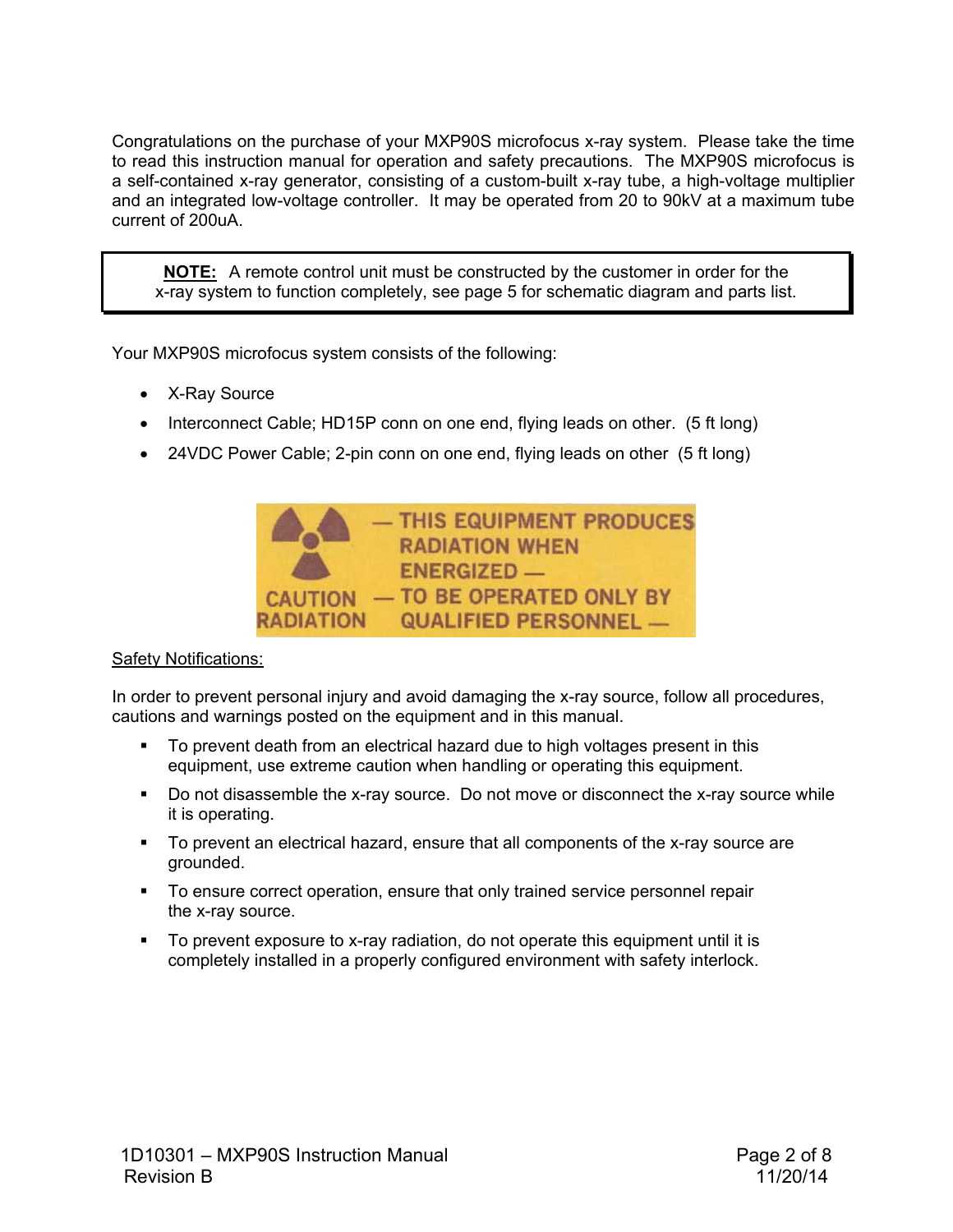# Before Operating the X-Ray System:

- 1. Inspect the x-ray source and all other components for damage.
- 2. Install the x-ray source in a lead lined enclosure with safety interlock switch on door or chamber per schematic diagram on page 5.
- 3. Install the interconnect cable into back of controller from the customer-built control unit.
- 4. Install the 24VDC power cable into back of controller from an appropriate power supply.
- 5. Be sure to keep the packing box, in case the unit has to be returned to the factory.

**CAUTION!** Do not attempt to take apart the controller or x-ray source. These items can only be serviced at the factory and would void the warranty.

#### How to Operate:

- 1. Before activating the system, turn off the enable switch and turn down both kV and mA pots to the least program value position on the remote control unit.
- 2. With the x-ray source in a lead-lined enclosure and safety interlock engaged, turn on the enable switch to the remote control unit. The system is now activated and may be adjusted to the desired settings.
- 3. Turn up the kV to the required level and then, adjust the mA to the required level.
- 4. Since this source emits x-rays from a dispenser cathode, it may take 20 seconds for the mA to reach the initial value. Afterwards, further adjustments of the mA should be instantaneous.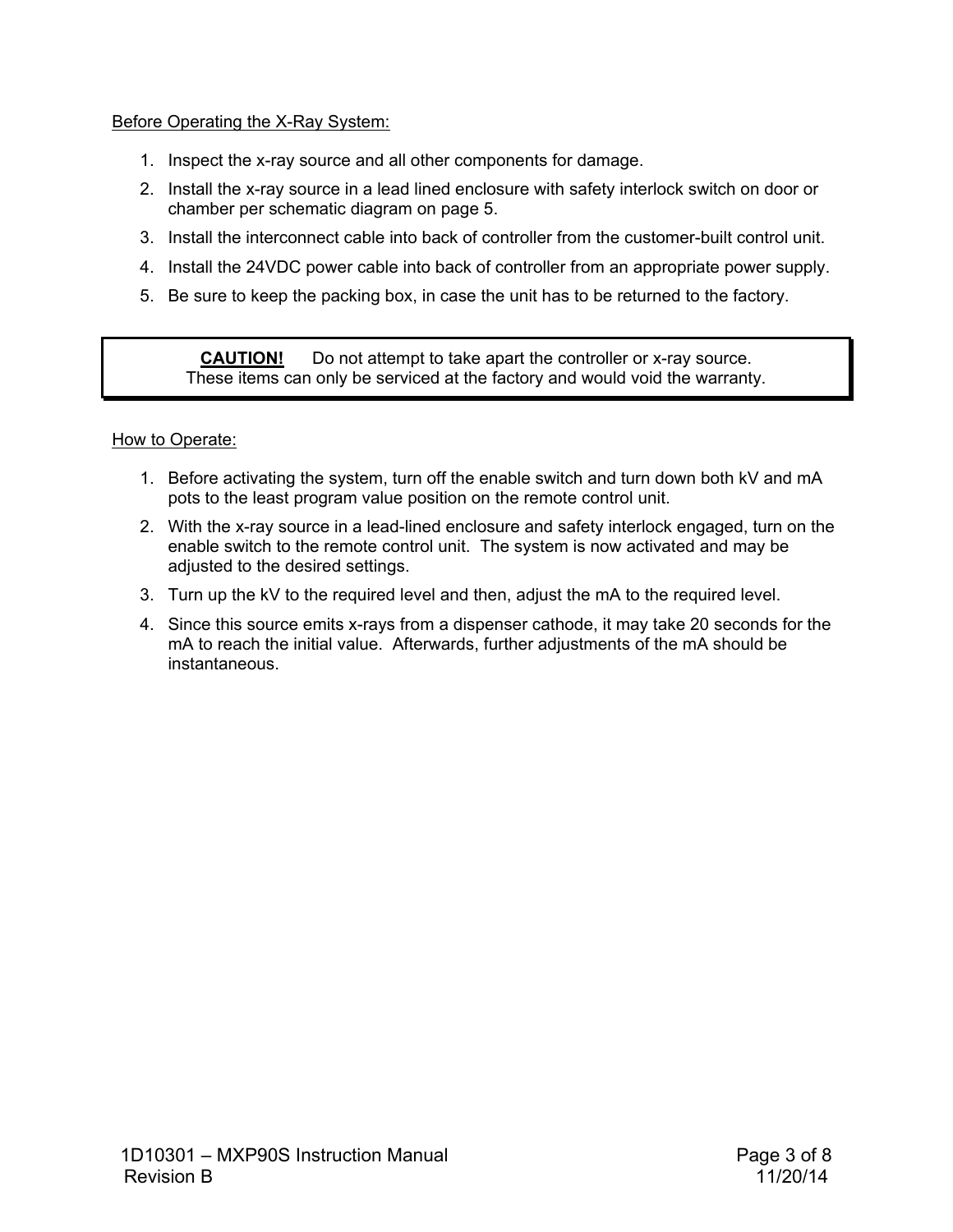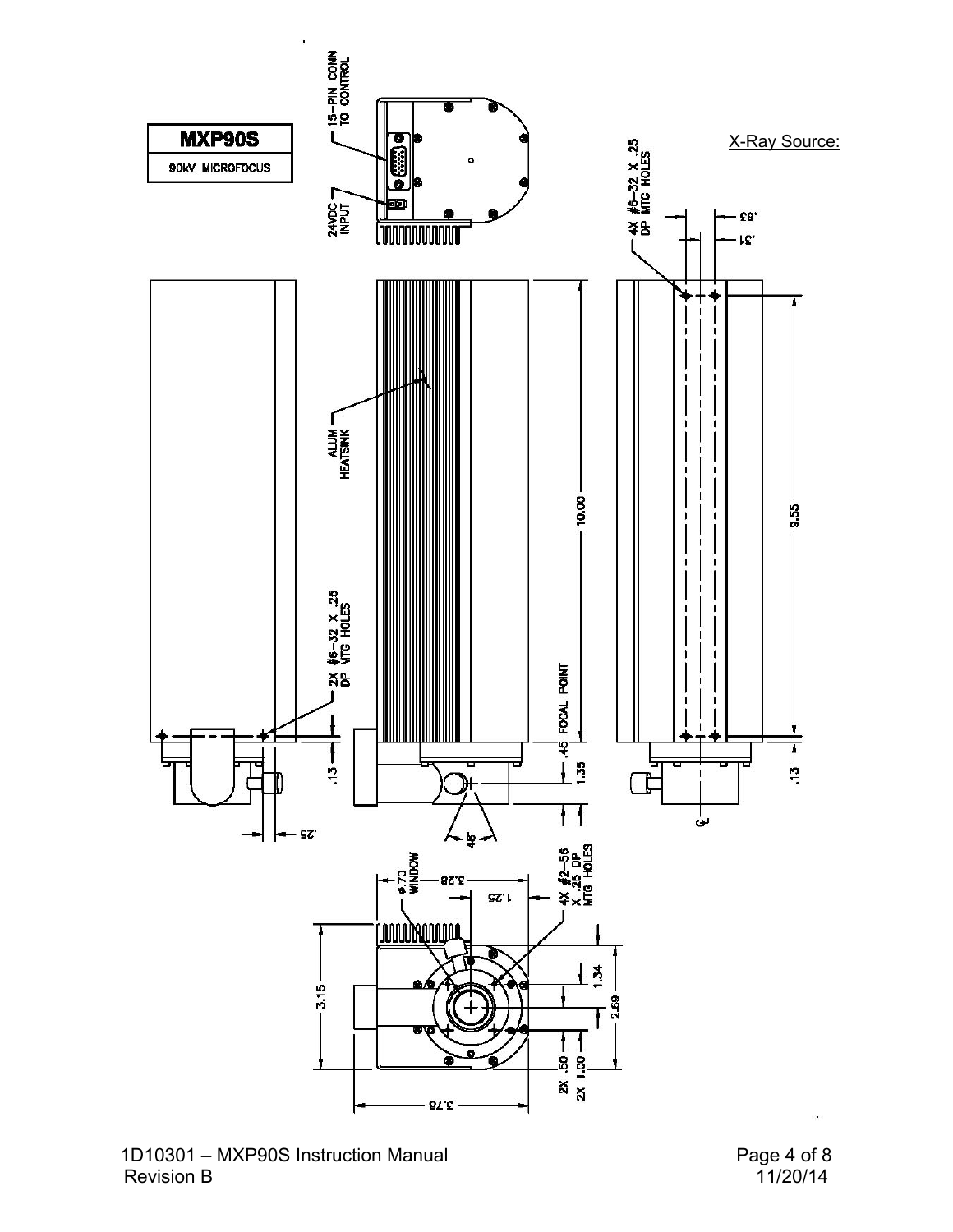## Schematic for Remote Control Unit:



#### Parts List for Remote Control Unit:

| Part No               | <b>Description</b>                   | Qty            |
|-----------------------|--------------------------------------|----------------|
| Martel #QM-140V       | Meter, LCD, 4-Digit                  | 2              |
| Bourns #3590S-1-103L  | Pot, WW, 10K, 10-Turn                | $\overline{2}$ |
| Radio Shack #275-0652 | Switch, Paddle, 6A, DPDT             | 1              |
| Chicago #5100H1       | LED, Red, 1/4" Hole, Panel Mount     | 1              |
|                       | Knob, 1/4" Shaft, 3/4" Dia           | 2              |
|                       | Diode, 1N4735A                       | 1              |
|                       | Diode, 1N4148                        | 4              |
|                       | Cap, 0.01uF, 50V, Mylar              | 1              |
|                       | Cap, 0.1uF, 50V, Mylar               | 3              |
|                       | Res, 3K, 1/4W, 5%, CF                | 1              |
|                       | Res, 1.5K, 1/4W, 5%, CF              | 1              |
| LM78L12ACZ            | IC, Volt Reg, 12V, 0.1A              | 1              |
| <b>NKE1212SC</b>      | IC, DC Conv, 12V, 1W                 | 1              |
|                       | Perf Board, .100 Cen, Cut to 1" x 1" | 1              |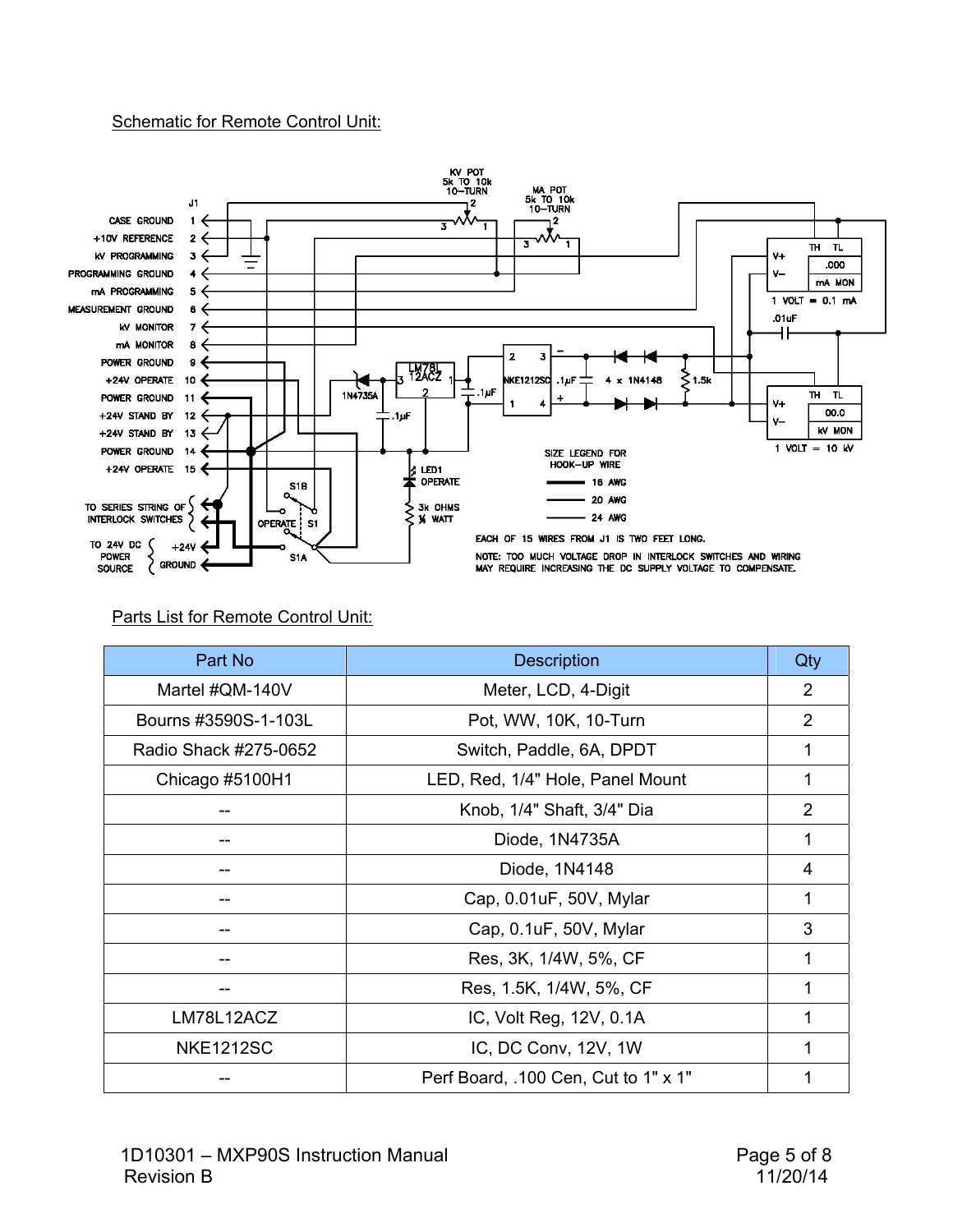#### HD15P Interconnect Cable:



24VDC Power Cable:

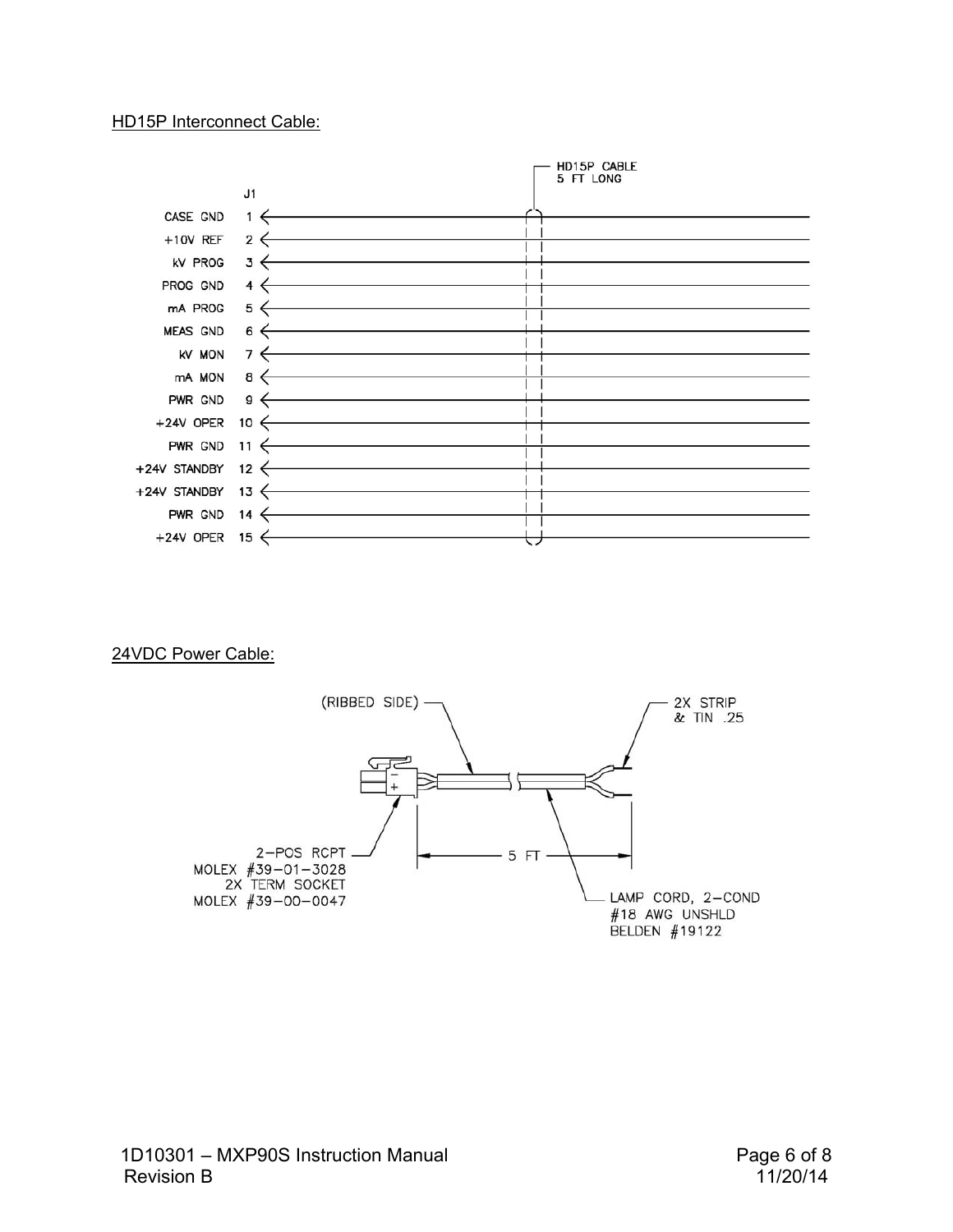# Specifications:

| kV Range                        | $20 - 90$ kV                        |
|---------------------------------|-------------------------------------|
| mA Range                        | 0-200 uA                            |
| <b>Total Power</b>              | 10 Watts                            |
| <b>Focal Spot Size</b>          | 8 Microns                           |
| <b>Window Material</b>          | 0.010" Beryllium                    |
| <b>Target Material</b>          | Tungsten                            |
| Cone of X-Ray Beam              | 48 Degrees                          |
| <b>Focus to Sample Distance</b> | 0.45"                               |
| <b>Power Supply Input</b>       | 24 VDC, 2 Amps                      |
| <b>Source Control</b>           | Analog                              |
| <b>Duty Cycle</b>               | Continuous                          |
| Weight                          | 6 Lbs                               |
| <b>Connections</b>              | J1: Control Unit (HD15S)            |
|                                 | J3: 24VDC Input (Molex #39-30-1020) |
| Warranty                        | 13 Months                           |